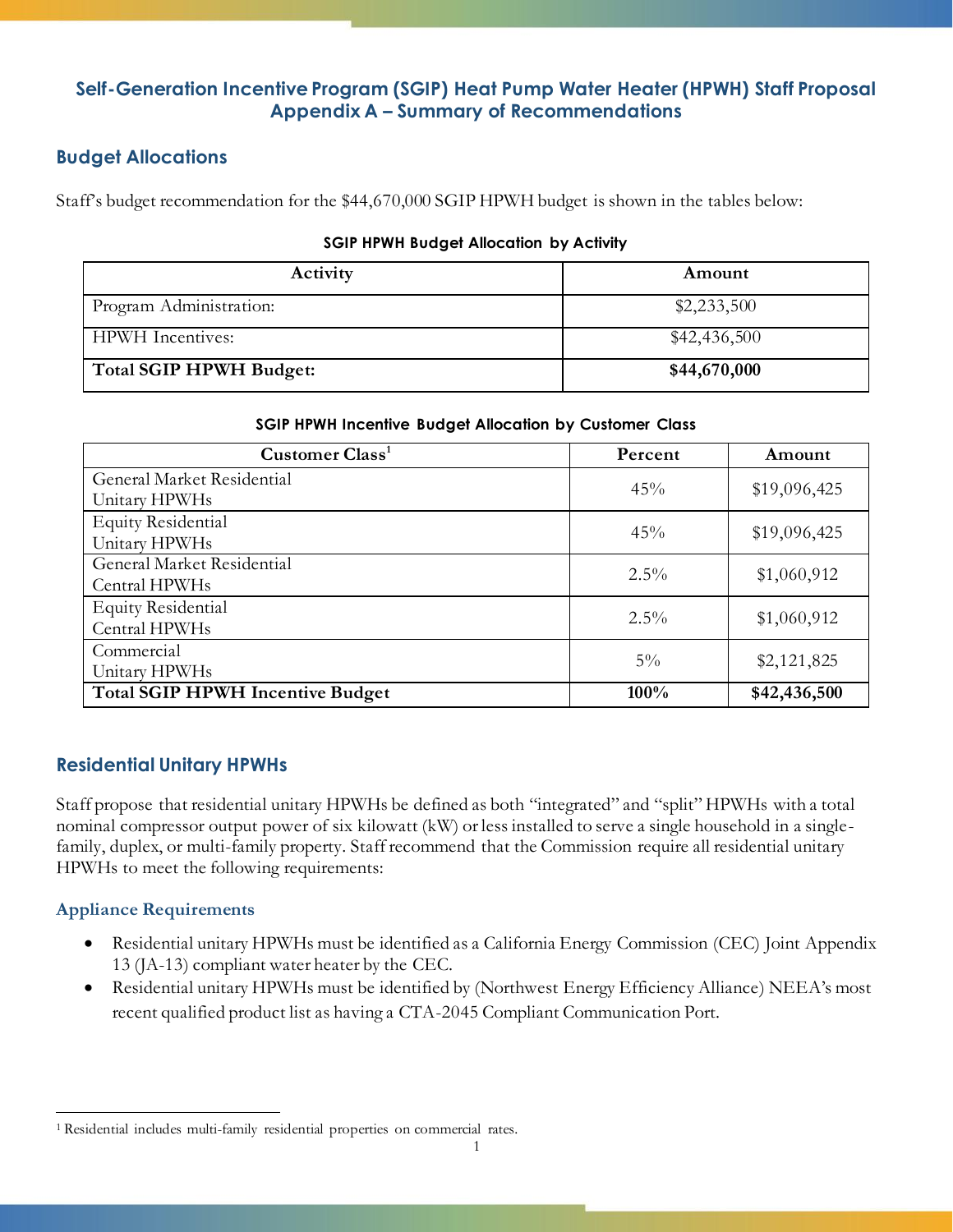### **Installation Requirements**

- Residential unitary HPWHs should be installed in compliance with the CEC's JA-13 installation specifications.
- Integrated residential unitary HPWHs should be installed at a 135°F tank setpoint and a 120°F thermostatic mixing valve setpoint temperature.
- Split system residential unitary HPWHs should be installed at a 150°F and a 120°F TMV setpoint and a 120°F thermostatic mixing valve setpoint temperature.

## **Load Shifting Requirements**

- Residential unitary HPWHs should be programmed to execute the basic load-up and light shed demand management functionality as defined in JA-13. This demand management functionality will signal the HPWH to store thermal energy during certain times to avoid electricity usage at different times
- Residential unitary HPWHs should execute the basic load-up and light shed demand management response based on the local utility's available SGIP-complaint time-of-use (TOU) rates.
- SGIP funded residential unitary HPWHs are permitted to enroll in demand response programs like other energy storage resources.

Staff propose the following incentive structure and values:

### **Incentive Structure & Value**

- Base the residential unitary HPWH on the energy storage capacity of a 50-gallon tank volume and a temperature setpoint of 135°F.
- Calculate the residential unitary HPWH incentive using an estimated 3.1 kWh energy storage capacity regardless of tank size to simplify program administration.
- Set the initial SGIP HPWH incentive value for general market residential customers at \$1,000/kWh.
- Set the initial SGIP HPWH incentive value for equity residential customers at \$1,350/kWh.
- Provide a \$1,500 low global warming potential (GWP) kicker incentive for HPWHs that utilize a refrigerant with a GWP less than 150.

### **Electrical Panel Upgrade and Electrical Service Incentives**

- Provide a \$2,800 electrical panel upgrade incentive for general market residential customers.
- Provide a \$3,600 electrical panel upgrade incentive for equity residential customers.
- Establish an electrical panel incentive cap at 30 percent of both general market and equity residential budgets (\$5,728,927 each).
- Electrical investor-owned utilities (IOUs) categorize any electrical service line upgrade costs required to complete a SGIP funded HPWH installation as "common facility costs."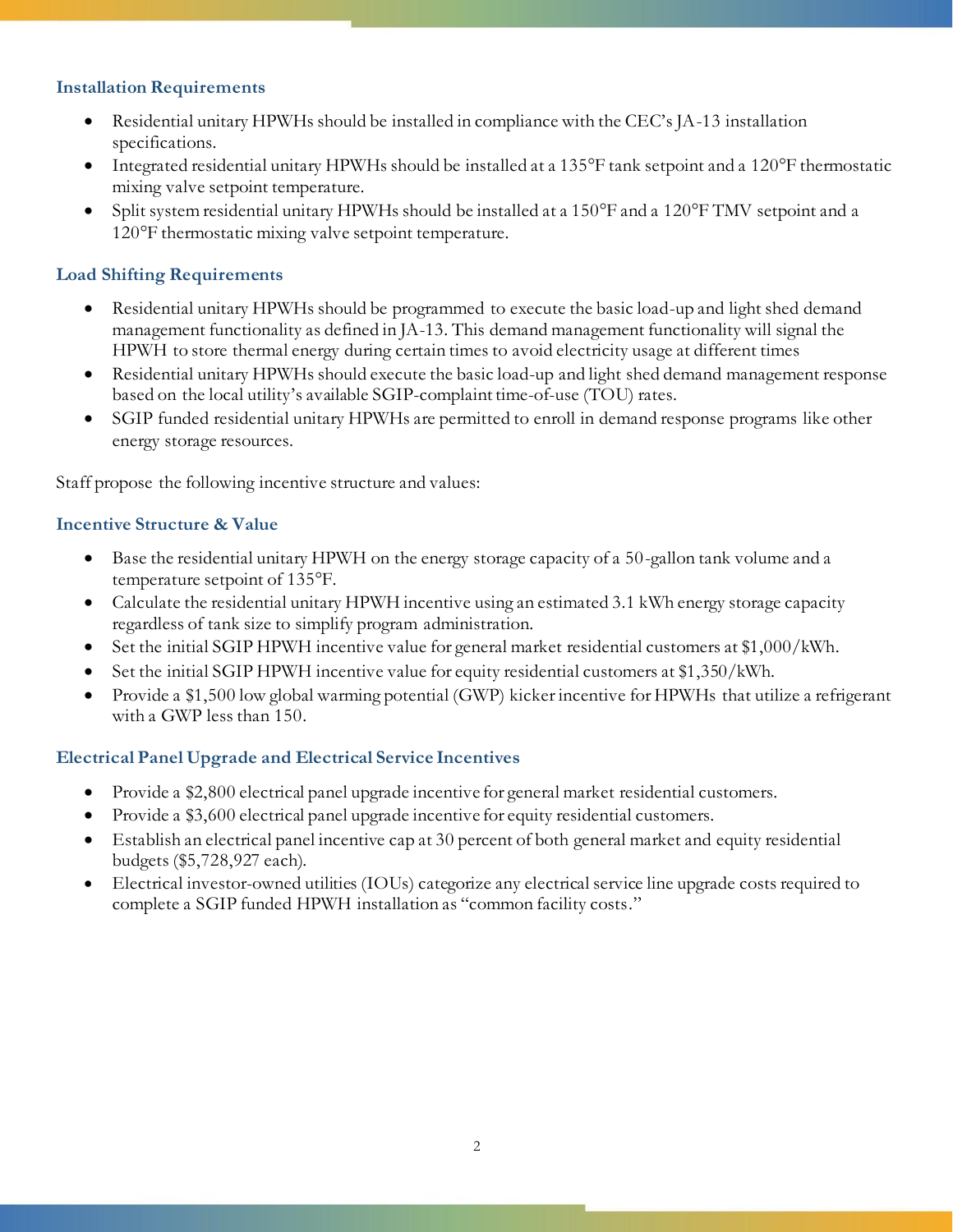Summarized in the table below are the maximum Residential Unitary HPWH Incentive values by customer class:

| Customer<br>Class                | <b>Unitary HPWH</b><br>Incentive | Low-GWP<br>Kicker<br>Incentive | <b>Electrical Panel</b><br>Upgrade<br>Incentive | Max. SGIP HPWH<br>Incentive |
|----------------------------------|----------------------------------|--------------------------------|-------------------------------------------------|-----------------------------|
| General<br>Market<br>Residential | \$3,100                          | \$1,500                        | \$2,800                                         | \$7,400                     |
| Equity<br>Residential            | \$4,185                          | \$1,500                        | \$3,600                                         | \$9,285                     |

*Maximum Unitary HPWH Incentives for a HPWH by Customer Class*

# **Incentive Layering**

When incentive layering occurs, Staff propose:

- Reducing general market residential incentives by 100 percent of the value of other incentives for both ratepayer and non-ratepayer funded programs.
- Reducing equity residential customer incentives only when the total available incentive exceeds the total eligible project costs. When this occurs, the incentive should be reduced by 100 percent for both ratepayer and non-ratepayer funded programs until the sum of the SGIP and other incentives equal the total eligible project costs.
- The existing SGIP rules on incentives not exceeding total eligible project costs remain applicable.
- The existing SGIP rules requiring customers to disclose other incentives remain applicable.

# **Residential Central HPWHs**

Staff propose that the Commission define residential central HPWHs as larger HPWH system designs that may include integrated and split design systems that meet two or more households' hot water demands. Staff does not propose establishing a strict total nominal compressor output threshold to allow for the submission of a variety of residential central HPWH system designs.

Staff recommend that the Commission require all residential central HPWHs to meet the following requirements:

# **Appliance Requirements:**

- Individually installed or ganged together, HPWHs serving two more households must be identified as JA-13 compliant water heaters by the CEC or meet the US Environmental Protection Agency's Energy Star Commercial Water Heater Specifications Version 2.0 requirements.
- Larger central HPWH system designs must be approved and included in the CEC's California Building Energy Code Compliance software.

# **Installation and Load Shifting Requirements:**

- Residential central HPWHs must be installed and operated in a manner that shifts energy from peak to offpeak periods and annually reduces greenhouse gas (GHG) emissions by five kilogram (kg) of carbon dioxide  $(CO<sub>2</sub>)$  per kilowatt-hour (kWh).
- SGIP funded residential central HPWHs are permitted to enroll in demand response programs like other energy storage resources.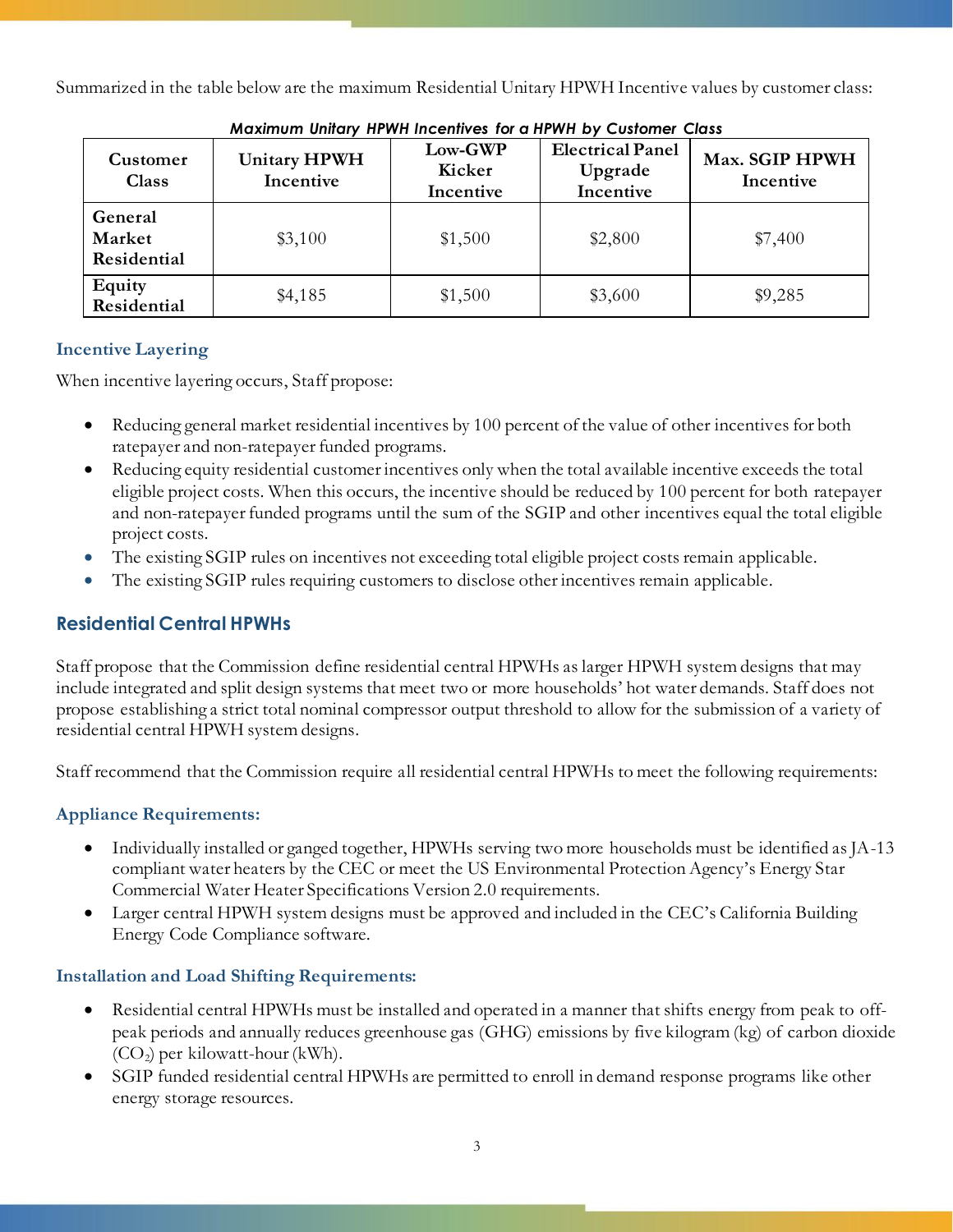Staff propose the following incentive structure and values:

## **Incentive Structure & Value**

- A single incentive based on the system's thermal energy storage capacity determined through the application process.
- Residential central unitary HPWH applicants are responsible for proposing the energy storage capacity of an individual system.
- The SGIP HPWH Program Administrator (SGIP HPWH PA) is responsible for reviewing, approving, or proposing modifications to the thermal energy storage capacity calculations.
- Residential central HPWH systems are subject to performance-based incentive payments.
- The SGIP HPWH PA reduces performance-based incentive payments for residential central HPWH projects by one dollar per kilogram of GHG emissions under the five kilogram of  $CO<sub>2</sub>$  per kilowatt-hour SGIP GHG reduction threshold, in alignment with rules established D.19-08-001.
- The SGIP HPWH propose via a tier two advice letter a methodology for establishing a project's non-load shifting baseline, a standard set of normalization factors (i.e., outdoor temperature, etc.), and a methodology for calculating GHG emission reductions.
- Set the initial residential central HPWH Incentive Value at \$900/kWh for general market residential and \$1,000/kWh for equity residential customers.
- Provide a \$200/kWh kicker incentive for HPWHs using low-global GWP refrigerants.
- Establish a \$300,000 per project incentive cap for residential central HPWHs.

## **Electrical Panel Upgrade and Electrical Service Incentives**

- Common area or "whole building" electrical panel upgrades for multi-family buildings are ineligible for the Electrical Panel Upgrade incentive.
- Electrical IOUs categorize any electrical service line upgrade costs required to complete a SGIP funded central residential HPWH installation as "common facility costs."

## **Incentive Layering**

When incentive layering occurs, Staff propose:

- Reducing general market residential incentives by 100 percent of the value of other incentives for both ratepayer and non-ratepayer funded programs.
- Reducing equity residential customer incentives only when the total available incentive exceeds the total eligible project costs. When this occurs, the incentive should be reduced by 100 percent for both ratepayer and non-ratepayer funded programs until the sum of the SGIP and other incentives equal the total eligible project costs.
- The existing SGIP rules on incentives not exceeding total eligible project costs remain applicable.
- The existing SGIP rules requiring customers to disclose other incentives remain applicable.

# **Commercial Unitary HPWHs**

Staff propose that commercial unitary HPWHs be defined as individually- or ganged together- integrated and split HPWHs serving a single business's hot water demand with a total nominal compressor output power of six kW or more.

Staff recommend that the Commission require all commercial unitary HPWHs to meet the following requirements: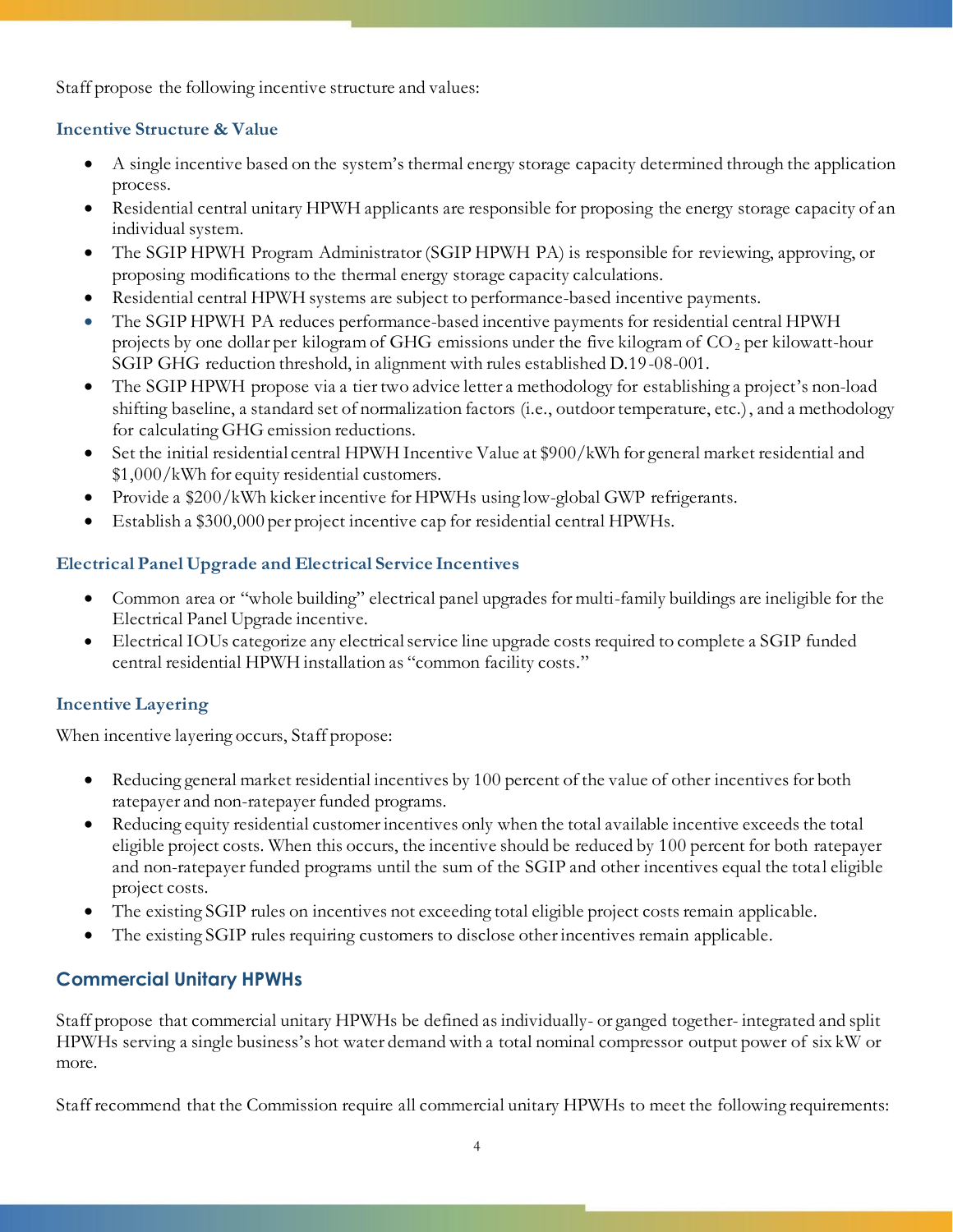## **Appliance Requirements**

- Individually installed commercial unitary HPWHs must meet the US EPA's Energy Star Commercial Water Heater Specifications Version 2.0 requirements.
- Commercial unitary HPWHs ganged together must be identified as JA-13 compliant water heaters by the CEC or meet the US EPA's Energy Star Commercial Water Heater Specifications Version 2.0 requirements.

### **Installation and Load Shifting Requirements**

- Commercial unitary HPWHs applications must be installed and operated in a manner that shifts energy from peak to off-peak periods and annually reduces GHG emissions by five kg of  $CO<sub>2</sub>$  per kWh, like all other non-residential SGIP energy storage technologies.
- SGIP funded commercial unitary HPWHs are permitted to enroll in demand response programs like other energy storage resources.

Staff propose the following:

## **Incentive Structure & Value**

- A single incentive based on the system's thermal energy storage capacity determined through the application process.
- Commercial unitary applicants are responsible for proposing the energy storage capacity of an individual system.
- The SGIP HPWH PA be responsible for reviewing, approving, or proposing modifications back to the applicant.
- The unitary commercial HPWH systems are subject to performance-based incentive payments.
- The SGIP HPWH PA reduces performance-based incentive payments for residential central HPWH projects by one dollar per kilogram of GHG emissions under the five kilogram of CO2 per kilowatt-hour SGIP GHG reduction threshold, in alignment with rules established D.19-08-001.
- The SGIP HPWH PA propose via a tier two advice letter a methodology for establishing a project's nonload shifting baseline, a standard set of normalization factors (i.e., outdoor temperature, etc.), and a methodology for calculating GHG emission reductions.
- Set the initial commercial unitary HPWH Incentive Value at \$700/kWh.
- Provide a \$200/kWh kicker incentive for HPWHs using low-GWP refrigerants.
- Set a \$50,000 per project incentive cap for commercial unitary HPWHs.

### **Electrical Panel Upgrade and Electrical Service Incentives**

- Commercial customers are ineligible for the electrical panel upgrade panel incentive offered to residential customers.
- Commercial customers are ineligible for the electrical service line and associated electrical distribution infrastructure costs classification as common facilities costs.

### **Incentive Layering**

• Staff recommends reducing the unitary commercial HPWHs incentives by 100 percent of their value for both ratepayer and non-ratepayer funded programs when incentive layering occurs,

# **Commercial Central HPWHs**